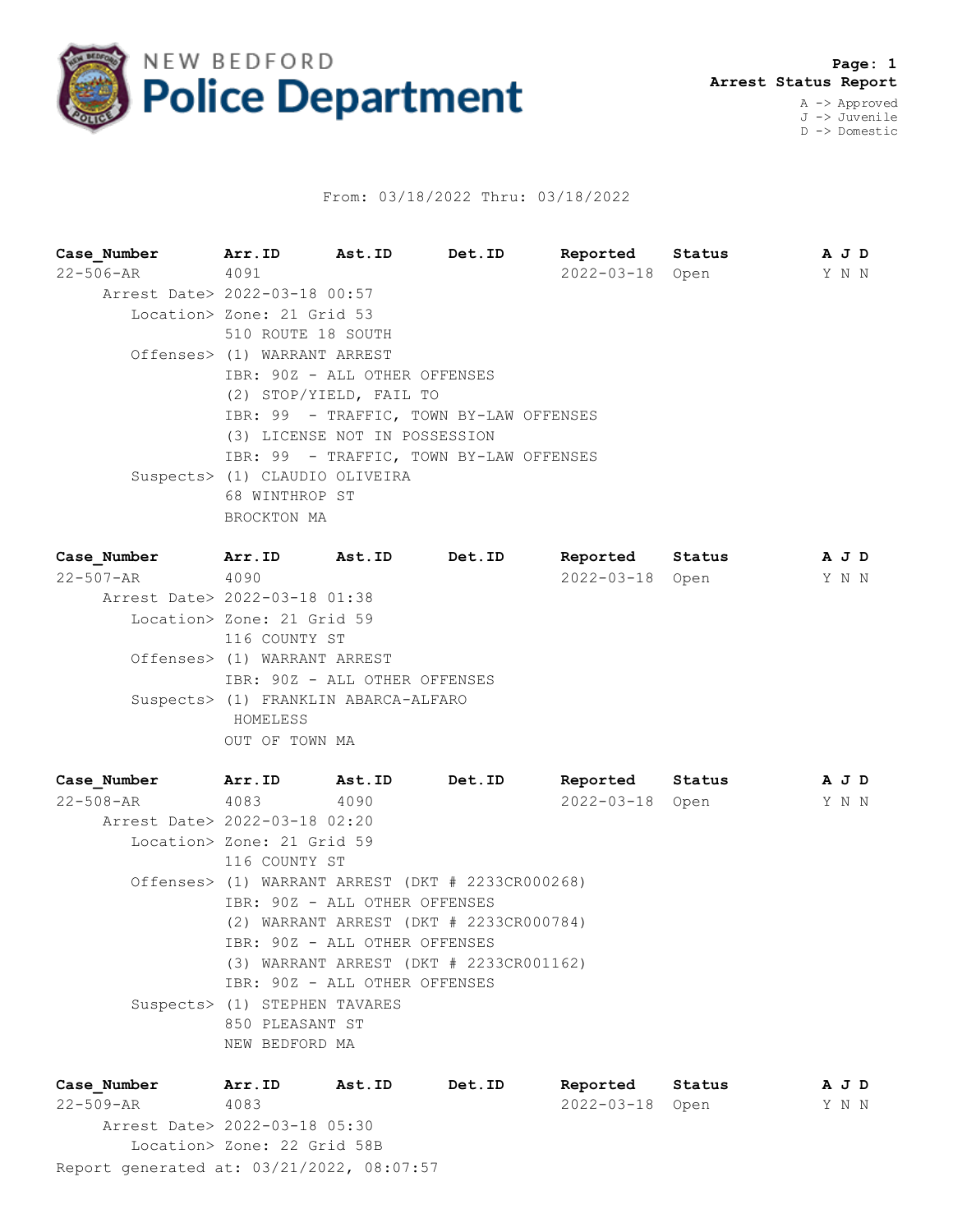

J -> Juvenile D -> Domestic

83 WINSOR ST Offenses> (1) WARRANT ARREST (DKT # 2233CR000597) IBR: 90Z - ALL OTHER OFFENSES Suspects> (1) WAYNE FERREIRA 83 WINSOR ST NEW BEDFORD MA

**Case\_Number Arr.ID Ast.ID Det.ID Reported Status A J D** 22-510-AR 4083 2022-03-18 Open Y N N Arrest Date> 2022-03-18 05:35 Location> Zone: 22 Grid 58B 83 WINSOR ST Offenses> (1) WARRANT ARREST (DKT # 2133CR003633) IBR: 90Z - ALL OTHER OFFENSES Suspects> (1) STERLING ROBINSON 83 WINSOR ST NEW BEDFORD MA

**Case\_Number Arr.ID Ast.ID Det.ID Reported Status A J D** 22-511-AR 4120 4090 2022-03-18 Open Y N N Arrest Date> 2022-03-18 06:36 Location> Zone: 23 Grid 65 74 MOTT ST Offenses> (1) WARRANT ARREST IBR: 90Z - ALL OTHER OFFENSES Suspects> (1) NOBERTO VIZINHO 74 MOTT ST NEW BEDFORD MA

**Case\_Number Arr.ID Ast.ID Det.ID Reported Status A J D** 22-512-AR 4054 4035 2022-03-18 Open Y N N Arrest Date> 2022-03-18 13:57 Location> Zone: 21 Grid 49B 58 BEDFORD ST Offenses> (1) WARRANT ARREST (DOCKET #1473CR00409) IBR: 90Z - ALL OTHER OFFENSES (2) WARRANT ARREST (DOCKET #2033CR002200) IBR: 90Z - ALL OTHER OFFENSES Suspects> (1) FRANCISCO SANCHEZ 231 MIDDLE ST NEW BEDFORD MA

**Case\_Number Arr.ID Ast.ID Det.ID Reported Status A J D** 22-513-AR 4099 4089 2022-03-18 Open Y N N Arrest Date> 2022-03-18 14:41 Location> Zone: 21 Grid 54B 213 COUNTY ST Offenses> (1) UNLICENSED OPERATION OF MV IBR: 99 - TRAFFIC, TOWN BY-LAW OFFENSES

Report generated at: 03/21/2022, 08:07:57